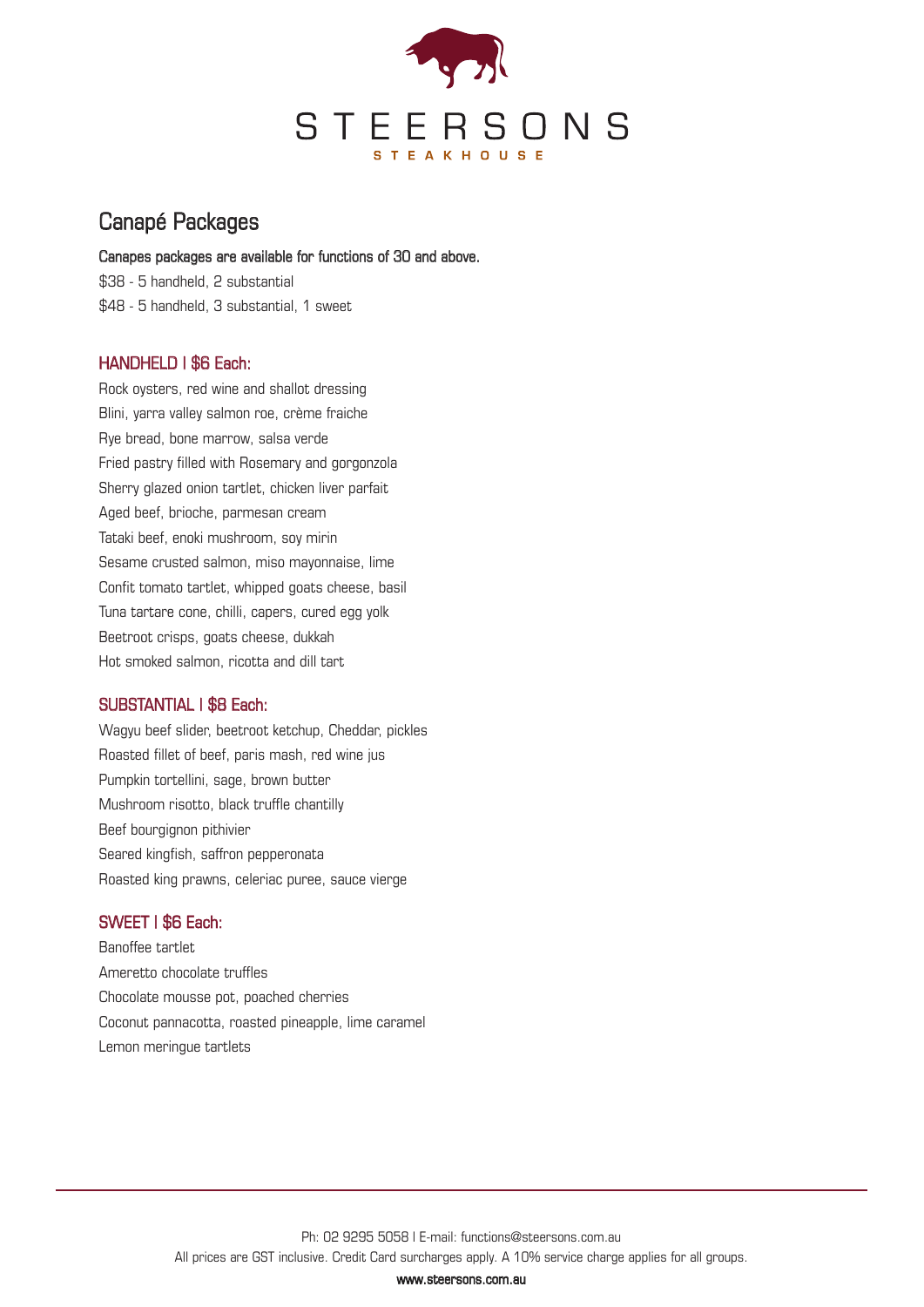

# Set Menu Packages

## MENU 1

| Main & Dessert                | \$72pp |
|-------------------------------|--------|
| Shared Entrée & Main          | \$82pp |
| Shared Entrée, Main & Dessert | \$94pp |

#### Please note: For groups with over thirty guests, main and dessert will be served on a 50/50 alternate basis. Please select two mains.

| TO START                                                                                      |          |  |
|-----------------------------------------------------------------------------------------------|----------|--|
| <b>Mixed Marinated Olives</b>                                                                 | GF       |  |
| Sourdough with Salted Butter                                                                  |          |  |
| ADD: Pan Fried Chorizo with Basil \$4pp                                                       |          |  |
| <b>SHARED ENTRÉE</b>                                                                          |          |  |
| Salt & Pepper Calamari, Lime Aioli                                                            | GF       |  |
| Pork Belly, Cauliflower Puree, Curry, Currants, Pine Nuts                                     | GF       |  |
| Fried Pastry, Ricotta, Broad Beans, Fennel, Green Olives, Herbs                               | <b>M</b> |  |
| <b>MAIN</b>                                                                                   |          |  |
| Riverina Eye Fillet (Pasture Fed) 200g Served with Red Wine Jus, Chips or Mash                | GF       |  |
| Westholme Wagyu F1 Cross Top Sirloin (Grain Fed) 250g Served with Red Wine Jus, Chips or Mash | GF       |  |
| Roasted Kingfish, Spiced Beetroot Relish, Crisp Prosciutto                                    | GF       |  |
| VEGETARIAN OPTION (substitue any of the above with a vegetarian option)                       |          |  |
| Saute Gnocchi, Peas, Asparagus, Oyster Mushrooms, Chestnuts                                   | <b>V</b> |  |
| <b>SHARED SIDE</b>                                                                            |          |  |
| Green Leaf and Herb Salad, Champagne Vinaigrette                                              | GF       |  |
| DESSERT                                                                                       |          |  |
| Slow Roasted Pineapple, Coconut Sorbet, Tapioca, Palm Sugar & Lime Caramel                    |          |  |
| Dark Chocolate Mousse, Cherries, Coconut                                                      |          |  |
| <b>CHEESE SELECTION</b>                                                                       |          |  |

**ADD:** \$10pp

Selection of Three Cheeses with Lavosh, Fruit Paste, Truffle Honey, Muscatels

DIETARY REQUIREMENTS: Steersons caters for vegetarian guests and guests with dietary requirements. If required please inform Functions Coordinator.